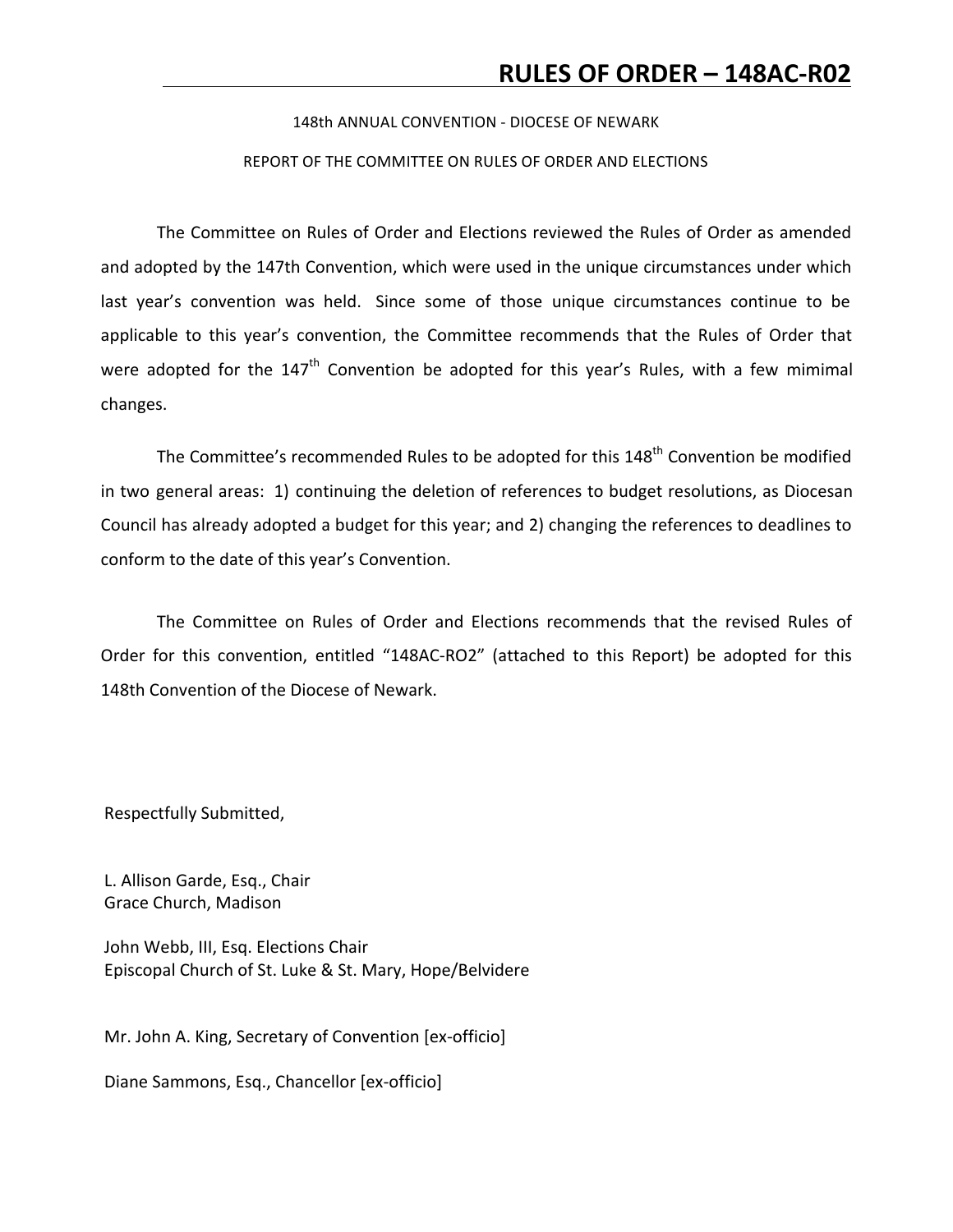### RULES OF ORDER **ONE HUNDRED AND FORTY EIGHTH CONVENTION May, 2022**

### *Convention Committees*

 I. The following Convention committees, consisting of clergy and laity, shall be appointed by 8 the President at least 125 days prior to the Annual Convention:

- A. Arrangements
- B. Rules of Order and Elections
- C. Resolutions

 II. The President, and Secretary of the Convention shall be members, ex-officio, of all Convention Committees.

 III. The Convention Committees shall be empowered to take appropriate action prior to, and during, the next Annual Convention, as well as any Special Convention held during their year of appointment.

#### *Arrangements*

 IV. The Committee on Arrangements shall be responsible for receiving post-Convention recommendations, and from such recommendations to make referrals in the following areas:

- 26 A. To the Ecclesiastical Authority: recommendations pertaining to location, date and **ince in sect of sessions and recommendations pertaining to the agenda and calendar of** business.
- B. To the Committee on Rules of Order and Elections: recommendations pertaining to the legislative and election procedures.
- C. To the Nominations Committee: recommendations pertaining to nominations.
- D. To the Committee on Resolutions: recommendations pertaining to the Resolution process.

 The Committee shall recommend to the Diocesan Council the procedures and arrangements for any pre-Convention meetings of Deputies, and shall be responsible for all physical arrangements of the Convention.

#### *Rules of Order*

 

4<br>5

V. The Committee on Rules of Order and Elections shall be responsible for the Rules of Order.

Page 1 of 7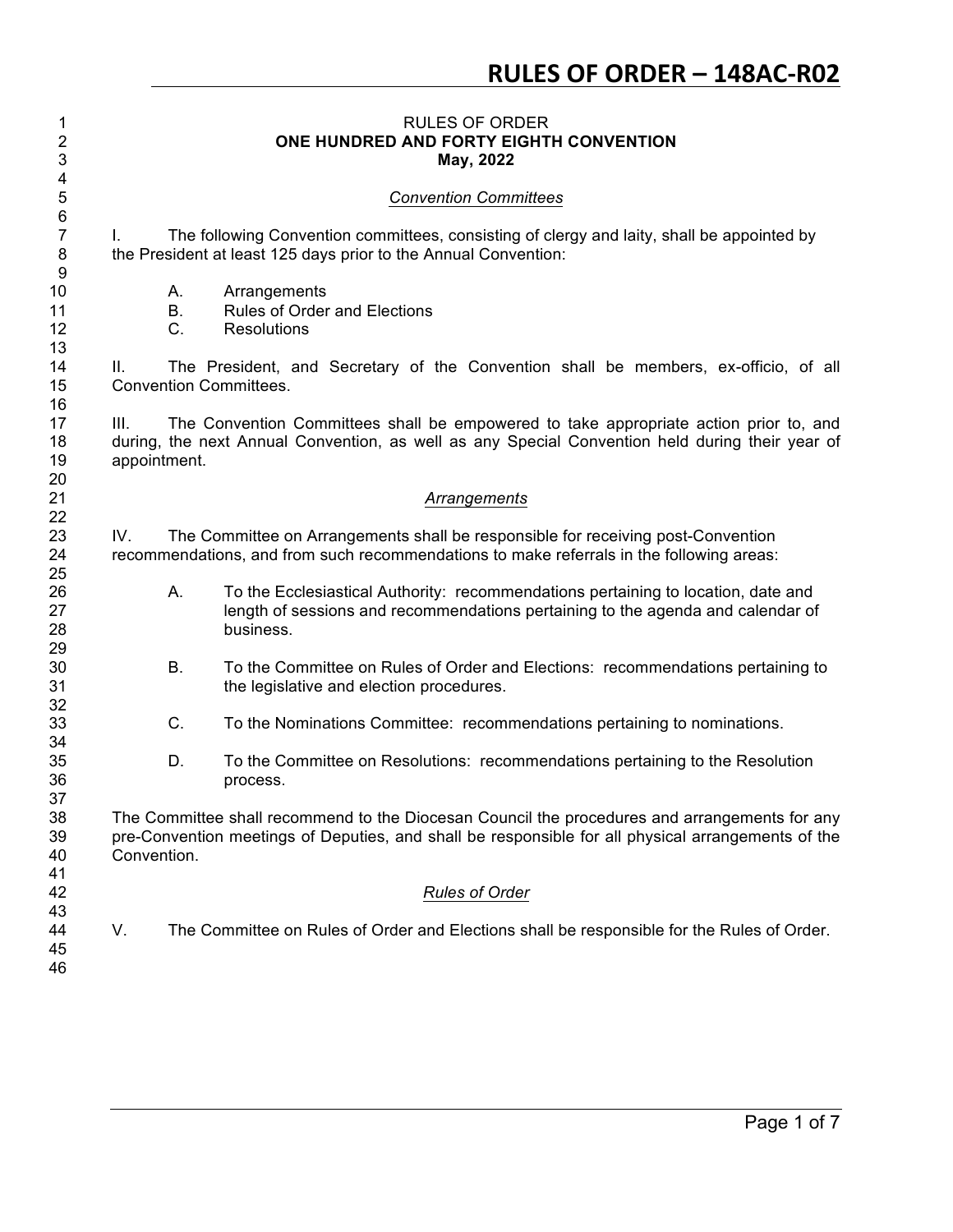## *Nominations and Elections*

VI. The nomination and election procedures at the Annual Convention shall be as follows:

 A. By **January 14th,** the President shall appoint a Nominations Committee of clergy and lay members from different congregations representing each of the districts.

Committee members will serve for two Annual Conventions.

 B. The Nominations Committee shall meet prior to **January 28th** to elect its own chair, not to be the Secretary of Convention, and to set up procedures for evaluating and nominating candidates. The committee will nominate when possible at least one more than the number of vacancies in each category with the exceptions of Secretary of Convention, Assistant Treasurer**,** Treasurer and Disciplinary Board.

 C. The Secretary of Convention shall send out in the Call to Convention the time and place of the Convention, a list and job descriptions of the offices by classes to be filled by election, the names of the incumbents of these offices, and an official nomination form. This Call shall be sent out, including by electronic delivery, prior to **January 14th** to each clerical member of the Convention and to each lay Deputation whose certificate has been transmitted to the Secretary, as provided in Canon I. The Call shall be published in *The Voice OnLine*.

D. Nomination of Candidates

 

 

 1. There will be a notice in the *Voice Online* on or before **February 11th** asking for recommendations to be sent to the Nominations Committee no later than M**arch 11th**. Recommendations may be made in the following ways:

32 (a.) Any person eligible to run may recommend himself or herself.

 (b.) Any person in the Diocese may recommend someone else who is eligible to run.

 (c.) Members of the Nominations Committee are strongly encouraged to present names of possible candidates from their own districts, particularly, as well as suggestions from other areas of the Diocese.

 The Nominations Committee will evaluate recommendations and present a report to the Secretary of Convention and Committee on Rules of Order and Elections no later than **March 11th**. Any nominees not accepted by the Nominations Committee shall be informed in writing or by electronic means prior to M**arch 11th**. Nominees not accepted by the Nominations Committee may be nominated as set forth in Paragraph D.2 below.

 2. In addition to the slate presented by the Nominations Committee, a person may be nominated by any five (5) Deputies to the Convention. Such nomination shall be sent in writing or by electronic means to the Secretary of Convention. Nominations made in this manner will continue to be accepted until noon on **April 29th**. In addition to the nominations made by the Nominations Committee, nominations made in accordance with this Paragraph D.2 that are received by the Secretary not later than **March 25th** will be included in the pre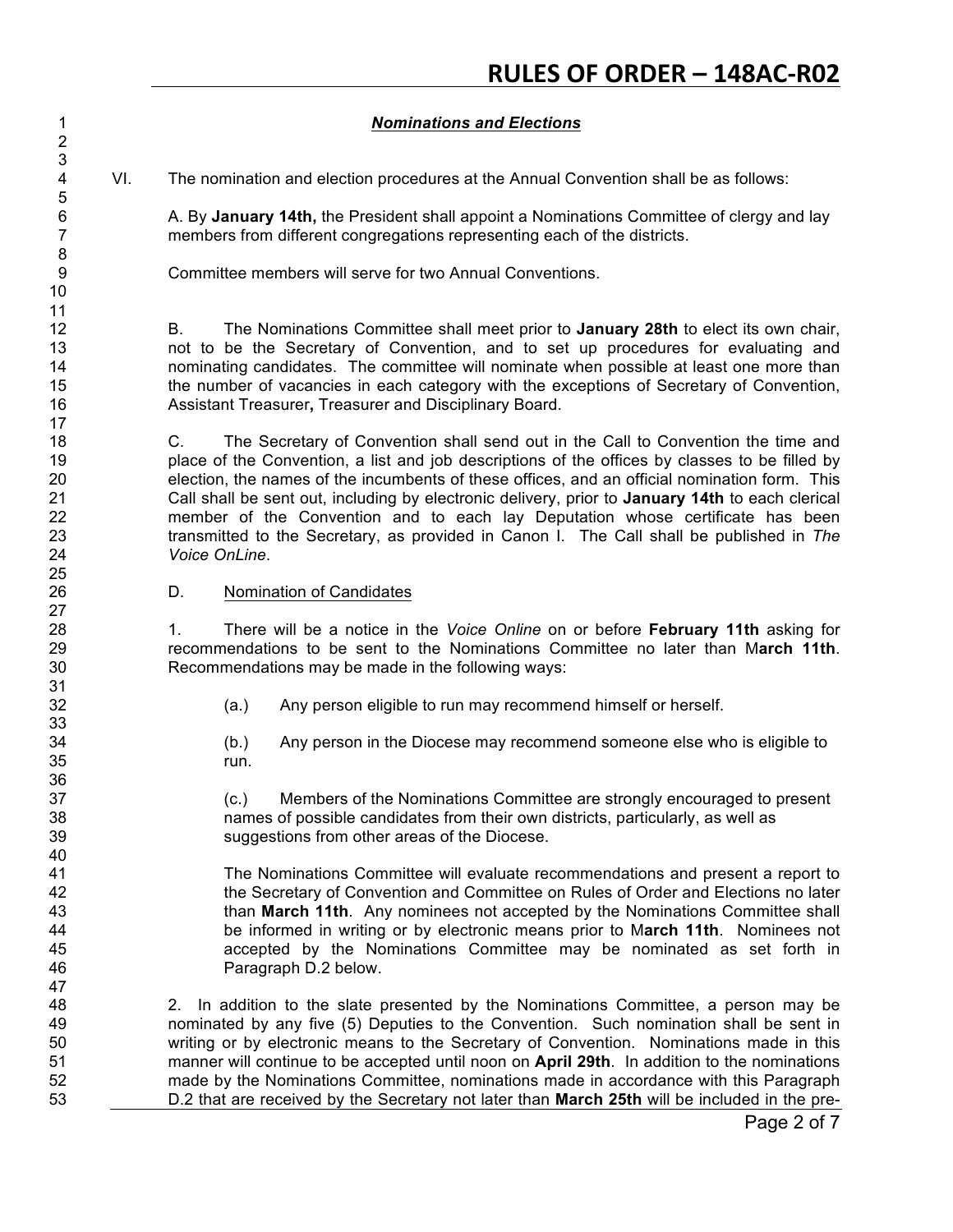convention mailing and publicized in the *Voice OnLine.* Nominations received in accordance with this Paragraph D.2 after that date will be announced prior to the commencement of balloting at Convention.

 E. The Nominations Committee shall report the names of nominees to the Annual Convention in the form of an official ballot, with the nominees listed by office. The order in which the names of nominees for an office appear on the ballot shall be determined as follows: 1) the names of candidates who are nominated by the Nominations Committee or by Convention Deputies and whose nominations are received prior to or on **March 25th** shall be determined by lot, by Order; and 2) the names of candidates received through late nominations made after **March 25<sup>th</sup>** shall be added in order of receipt. For those contests in which candidates will be elected to terms of various lengths, candidates will be listed on the 14 ballot as set forth in these Rules; the length of term to be served by elected candidates will be determined as set forth in Paragraph G below.

 F. Only official ballots (which may be in electronic form) shall be used in elections, except when otherwise ordered by the Convention. The number of vacancies to be filled shall be included on each ballot. Only valid ballots shall be counted in the whole number of votes cast. An invalid ballot as to one election shall not invalidate an otherwise valid ballot in any other election.

 G. For all elections the vote shall be by ballot, each Deputy having one vote for each vacancy to be filled. Those candidates receiving a majority of the valid ballots cast shall be elected. If no candidate receives a majority of the valid ballots cast, subsequent ballots shall be taken until elected candidates shall have filled all vacant positions. When several terms are to be filled, the candidate receiving the highest number of votes will fill the term of the longest duration and the other candidates will fill terms in descending order based on the number of votes received. For General Convention Deputies only, election requires a concurrent majority in both Orders. All candidates who were not elected as General Convention Deputies shall be eligible for consideration as alternate Deputies. An election of alternate Deputies to General Convention shall be by simple majority of valid ballots cast.

 H. For all elections beginning with the third ballot, and for all succeeding ballots, the name of the candidate (or candidates) with the lowest number of total votes cast on the previous ballot will be withdrawn from consideration, such that the number of candidates remaining shall be equal to the number of vacancies plus two. (For example, if on the third ballot, seven candidates are standing for election and there are three vacancies to be filled, then the names of the two candidates with the lowest number of votes on the second ballot will be withdrawn from consideration by the Convention, leaving five candidates remaining for consideration on the third ballot.)

### *Resolutions*

 VII. The Committee on Resolutions shall be responsible for receiving all Resolutions except those provided by standing committees and bodies required to report to this Convention.

 Resolutions to be considered by this Convention may be only one of two types: (1) those submitted by Standing Committees and bodies required to report to Convention; and (2) all other Resolutions. The Committee on Resolutions shall be responsible for receiving all Resolutions of the second type. No Resolutions concerning the budget for the 2022 fiscal year shall be entertained.

Page 3 of 7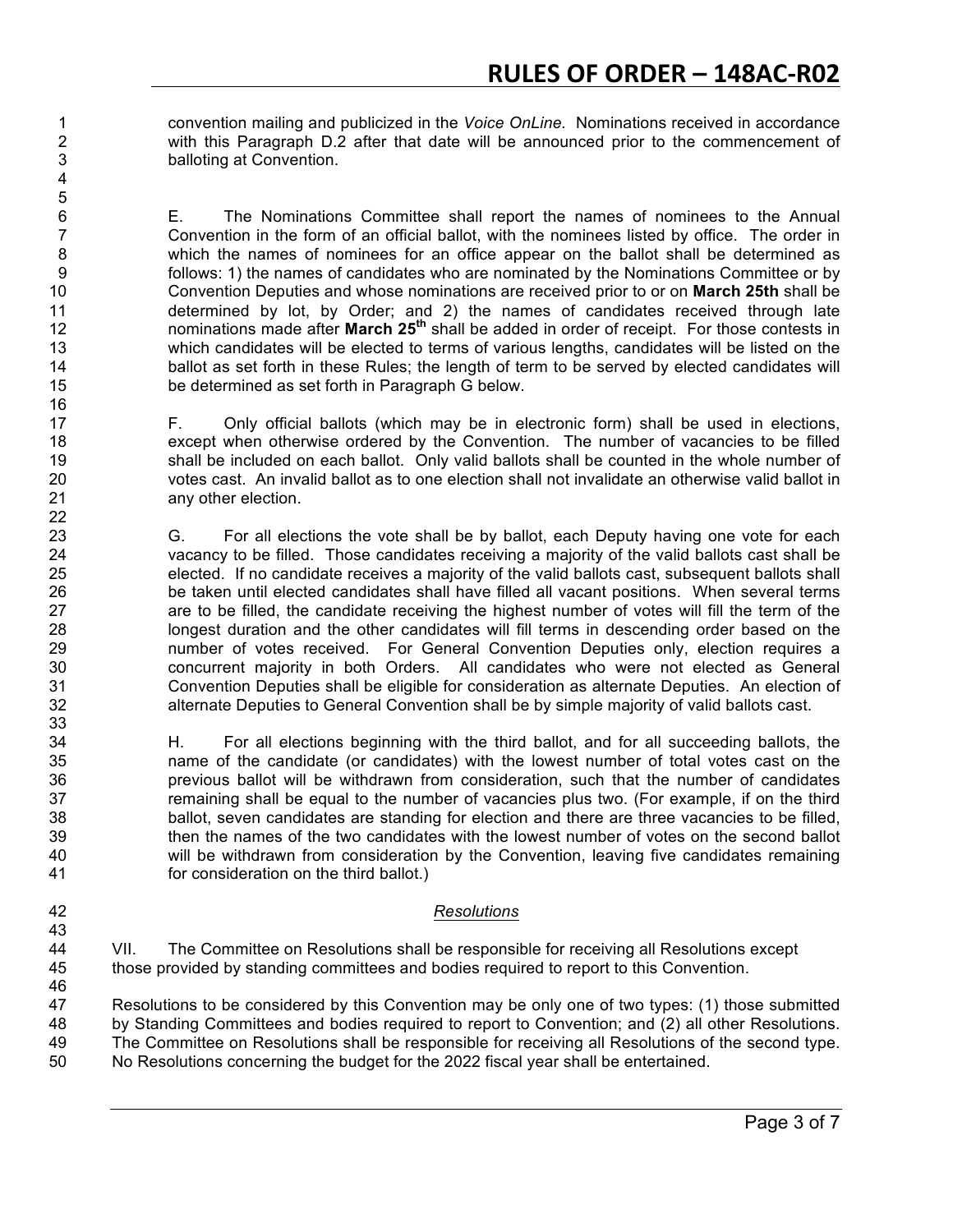A. Except for Resolutions submitted by Standing Committees and bodies required to report to Convention, only Deputies may submit Resolutions to be considered by this Convention.

4 B. All Resolutions to be considered for action by the Annual Convention shall be submitted to the Secretary of Convention in writing and signed by a Deputy on or prior to submitted to the Secretary of Convention in writing and signed by a Deputy on or prior to **February 21st**. Resolutions shall be double-spaced and typed or in electronic format. Each should contain two sections: 1) the RESOLVED naming the desired action, and a further RESOLVED, as appropriate, providing for the implementation of the Resolution, if adopted; and 2) a brief statement or information in support of the Resolution. Resolutions submitted by more than one Deputy must designate one Deputy as capable of agreeing to any amendments by the Committee or offered on the floor of Convention. After **February 21st**, the Secretary shall transmit to the Committee on Resolutions all Resolutions that are 1) not submitted by Standing Committees and 2) not submitted by bodies required to report to this Convention.

 C. The Committee on Resolutions shall hold hearing(s) prior to the Annual Convention on all Resolutions submitted timely. Hearings may be held by electronic means. The Committee on Resolutions shall publicize prior to **February 11th**, the place and time of its hearings, inviting submitters of all Resolutions to attend. The Committee shall collate all Resolutions dealing with obviously similar subjects and shall discuss such collation with the submitters.

 D. Upon submission of any Resolution that in the Secretary's opinion after consultation 24 with the Chair of the Resolutions Committee may affect insurance, s/he shall submit a copy to the Chair of the Diocesan Insurance Committee for review and comment. Upon submission of any Resolution that in the Secretary's opinion after consultation with the chair 27 of the Resolutions Committee may have canonical or legal implications, s/he shall submit a copy to the Chancellor for review and comment. Such comments shall be submitted to the chair of the Committee on Resolutions prior to the initial meeting of the Committee.

 E. The Committee on Resolutions shall have the power to revise or modify any proposed Resolution, and shall have the power, by a two-thirds vote of all committee members in attendance and voting, to determine not to offer any proposed Resolution on the floor of Convention.

 F. The Committee on Resolutions shall submit its report to the Secretary on or prior to **March 7th** with its recommendations for action upon each Resolution as proposed or as amended or collated by the Committee. This report shall be distributed by the Secretary to **... each Deputation with the pre-Convention packet, on or before April 29<sup>th</sup>. All Resolutions**  considered by the Committee will be included in the report, unless withdrawn by consent of the sponsoring Deputy. If a Resolution to be offered to Convention has been amended by the Committee without the consent of the sponsoring Deputy, such amendment(s) will be clearly shown.

 G. Any Resolution that the Committee on Resolutions determines not to offer on the floor of Convention shall be permitted on the floor of Convention only by a majority vote of all Convention Deputies at the start of the business session of Convention.

 H. Where exigent circumstances exist, and a Resolution was not submitted to the Committee on Resolutions in accordance with the above Rules, a Resolution will be permitted from the floor upon a two-thirds vote only at the start of the business session of Convention and only when it carries a clear statement in writing of the circumstances that led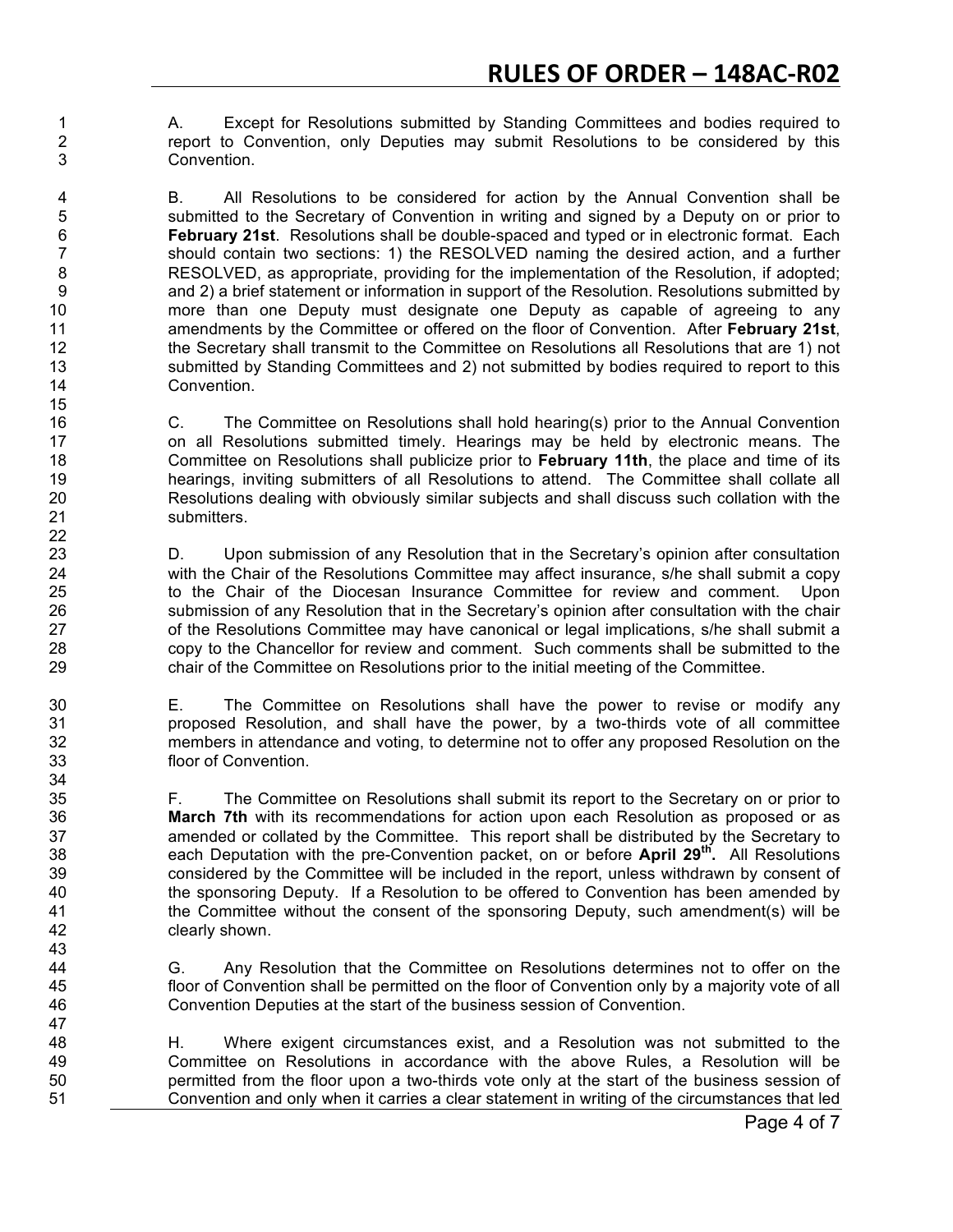to the request for its consideration. Such Resolutions must be provided by the presenter(s) 2 in cooperation with the Secretary sufficiently in advance of the business session so that the text of such Resolutions can be projected onto the screen for floor consideration. Mere failure to meet the deadlines set forth in these Rules is not an exigent circumstance.

1. Consent Calendar. It is recognized that certain Resolutions may not require full debate prior to action by Convention. Accordingly, the Committee on Resolutions may propose that certain Resolutions be included on a "Consent Calendar".Exclusion of any Resolution on the Consent Calendar requires agreement of any three congregations to remove it, and the Secretary of Convention must receive exclusion requests before the start 11 of the business session in writing, signed by at least two lay Deputies from each of three congregations and at least three clergy listed on the roll of clergy entitled to vote in the Convention. Any Resolution included on the "Consent Calendar" shall not be subject to amendment or debate, except that the sponsoring Deputy or his/her designee may speak to the Resolution for a period not to exceed one minute.

## *Computing Time*

 VIII. A. In computing any period of time fixed by these Rules, the day of the act or event from or to which the designated period begins to run is not to be included. The beginning (or ending, as the case may be) day of the period so computed is to be included, unless it is a Saturday, Sunday or legal holiday, in which event the period will be increased so as to include previous (or next, as the case may be) day which is neither a Saturday, Sunday nor legal holiday. For example, if the Rules provide that a deadline is "thirteen (13) days prior to the Annual Convention," the first day of Convention is not counted. If the thirteenth day is a Saturday, then the end of the previous day (Friday, which is actually the 14th day before the first day of the Annual Convention), will be the specified deadline date. Or, if the Rules provide that a deadline is "fifty (50) days after the Annual Convention," then the last day of Convention is not counted, the fiftieth day is the deadline. If that fiftieth day is a legal holiday, then the next day (that is not a Saturday, Sunday or legal holiday) will be the specified deadline date.

 B. Should extraordinary circumstances arise, the Committee on Rules of Order and Elections may, in its sole discretion, temporarily revise scheduling deadlines set forth in these Rules, such revised scheduling deadlines to remain in force only until the next Annual Convention.

# *To Certify Minutes*

 IX. At the close of Convention a Committee shall be appointed to review and certify the correctness of the minutes.

## *On Decorum and Debate*

 X. Except when in conflict with the Constitution or Canons or any Rule herein contained, the latest edition of "Robert's Rules of Order" shall govern the interpretation of these rules and procedures to follow. A required majority of the Deputies voting individually shall determine all 47 measures, unless the chair rules, consistent with the requirements of the Constitution (Article 2, section 7), that the vote on the question shall be by Orders. If a vote is by Orders then a concurrent majority in both Orders shall be necessary to carry any measure.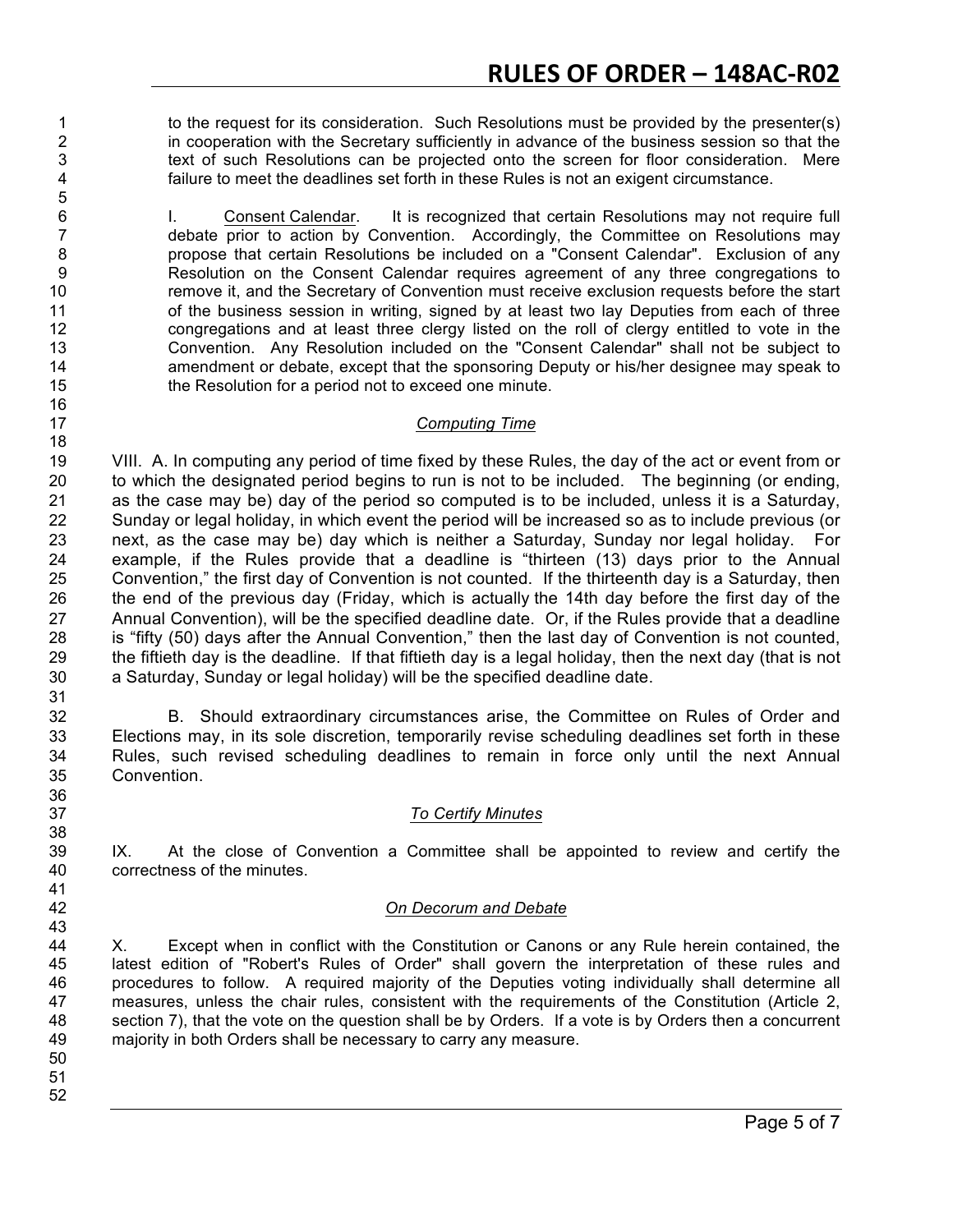Constitution – Article II, Section 7: "On the demand of five (5) Clergy entitled to vote, or of five (5) Lay Deputies each from a different Parish, Aided Parish, Incorporated Mission, or Mission, the vote upon any question 4 shall be by orders, each Clerical and each Lay Deputy voting individually; and, when a vote<br>5 is thus taken, a concurrent majority in both orders shall be necessary to carry any measure." 5 is thus taken, a concurrent majority in both orders shall be necessary to carry any measure."<br>6 (Constitution Article II, Section 7) (Constitution Article II, Section 7)

 XI. No motion shall be considered as before Convention unless seconded, and, when required 9 by the President, reduced to writing and signed by the mover, whose name shall be entered on the journal. Each proposed amendment to a Resolution made during floor debate must be submitted in writing (on paper or by electronic device) to the Secretary of Convention immediately after being moved, so that it can be projected onto the screen for floor consideration.

 XII. Any member about to speak shall, with due respect address the President, and in speaking confine comments to the point in debate.

 XIII. No member shall speak more than once and for no more than two minutes in the same debate without leave of the Convention (except the mover who is entitled to reply).

 XIV. If any member by speech or action transgresses the rules of the Convention, the President shall call the member to Order, and the member shall immediately take his/her seat, unless permitted by the Convention to explain or proceed in order.

XV. The motions below have priority in order listed.

| 25 |      |           |                                                                      |
|----|------|-----------|----------------------------------------------------------------------|
| 26 |      | The mover | - cannot interrupt a member who has the floor,                       |
| 27 |      |           | - must be recognized, and                                            |
| 28 |      |           | - the motion must be seconded.                                       |
| 29 |      |           |                                                                      |
| 30 |      | Α.        | To Adjourn or to Recess                                              |
| 31 |      |           | - not debatable - majority vote                                      |
| 32 |      | Β.        | To Lay on Table or to Table                                          |
| 33 |      |           | - not debatable - majority vote                                      |
| 34 |      | C.        | To move the Previous Question or Limit or Extend Debate              |
| 35 |      |           | - not debatable - amendable as to time if specified, two-thirds vote |
| 36 |      | D.        | To Postpone to a Certain Time                                        |
| 37 |      |           | - debatable - amendable - majority vote                              |
| 38 |      | Ε.        | To Commit or Recommit to any Committee                               |
| 39 |      |           | - debatable - amendable - majority vote                              |
| 40 |      | F.        | To Amend or to Substitute                                            |
| 41 |      |           | - debatable - amendable - majority vote                              |
| 42 |      | G.        | To Postpone Indefinitely                                             |
| 43 |      |           | - debatable - not amendable - majority vote                          |
| 44 |      | Η.        | To Suspend the Rules or Take Up Business Out of Order                |
| 45 |      |           | - not debatable - two-thirds vote                                    |
| 46 |      | I.        | To Divide the Question                                               |
| 47 |      |           | - not debatable - majority vote                                      |
| 48 |      | J.        | To Reconsider (must be made on day that the vote is taken)           |
| 49 |      |           | must be moved and seconded by ones who voted in majority;<br>$-1.$   |
| 50 |      |           | debatable - two-thirds vote<br>$-2$ .                                |
| 51 |      |           |                                                                      |
| 52 |      |           |                                                                      |
| 53 | XVI. |           | [INTENTIONALLY OMITTED}                                              |
|    |      |           | B.                                                                   |